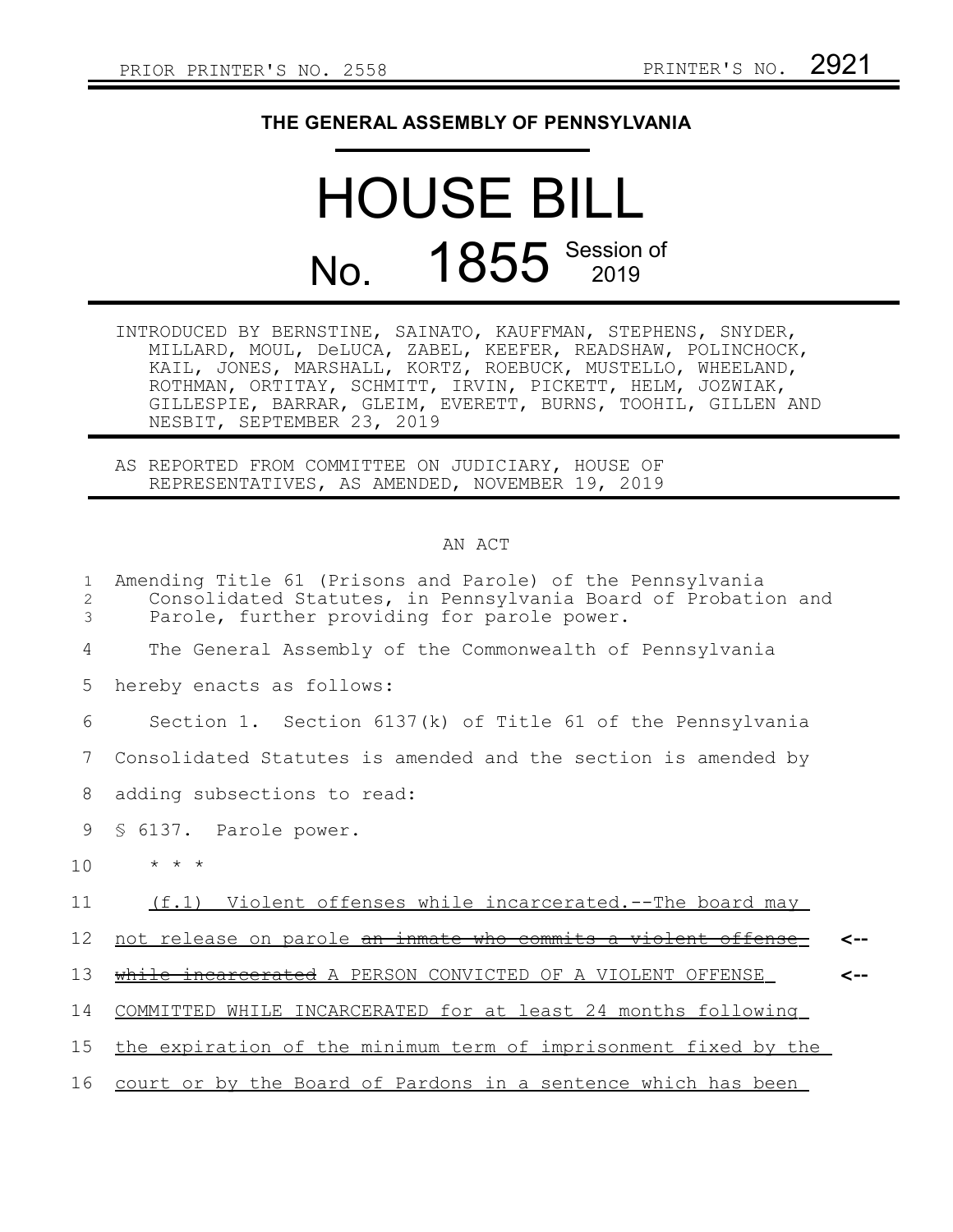| 1  | reduced by commutation or 24 months following the conviction,         |
|----|-----------------------------------------------------------------------|
| 2  | whichever is longer.                                                  |
| 3  | (f.2) Obstruction of justice offenses while incarcerated.--           |
| 4  | The board may not release on parole an inmate who commits an A<br><-- |
| 5  | PERSON CONVICTED OF AN obstruction of justice offense COMMITTED <--   |
| 6  | while incarcerated for at least 12 months following the               |
| 7  | expiration of the minimum term of imprisonment fixed by the           |
| 8  | court or by the Board of Pardons in a sentence which has been         |
| 9  | reduced by commutation or 12 months following the conviction,         |
| 10 | whichever is longer.                                                  |
| 11 | $\star$ $\star$ $\star$                                               |
| 12 | Definitions.--The following words and phrases shall have<br>(k)       |
| 13 | the meanings given to them in this subsection unless the context      |
| 14 | clearly indicates otherwise:                                          |
| 15 | "Crime of violence." As defined in 42 Pa.C.S. $\frac{1}{5}$ 9714(q)   |
| 16 | (relating to sentences for second and subsequent offenses).           |
| 17 | "Eligible offender." As defined in section 4503 (relating to          |
| 18 | definitions).                                                         |
| 19 | "Obstruction of justice offense." An act, conspiracy or               |
|    | 20 solicitation to commit any of the following offenses under 18      |
| 21 | Pa.C.S. (relating to crimes and offenses):                            |
| 22 | Section 4952 (relating to intimidation of witnesses or                |
| 23 | victims).                                                             |
| 24 | Section 4953 (relating to retaliation against witness,                |
| 25 | victim or party).                                                     |
| 26 | Section 4958 (relating to intimidation, retaliation or                |
| 27 | obstruction in child abuse cases).                                    |
| 28 | Section 5121 (relating to escape).                                    |
| 29 | Section 5122 (relating to weapons or implements for                   |
| 30 | escape).                                                              |

20190HB1855PN2921 - 2 -